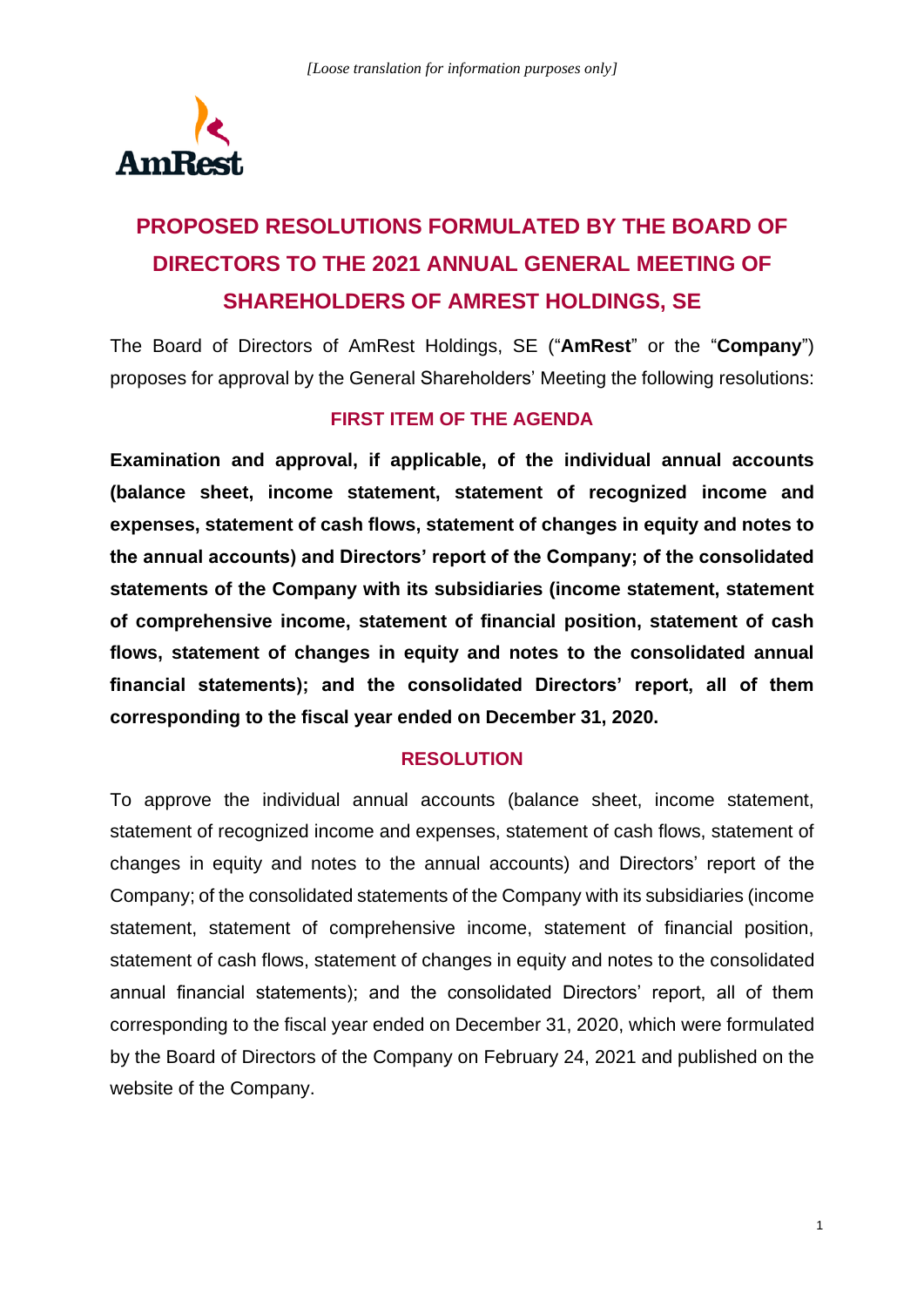

## **SECOND ITEM OF THE AGENDA**

**Examination and approval, if applicable, of the non-financial information statement for the year ended December 31, 2020, which is part of the consolidated Directors' report.**

#### **RESOLUTION**

To approve the non-financial information statement for the year ended December 31, 2020, which is part of the consolidated Directors' report.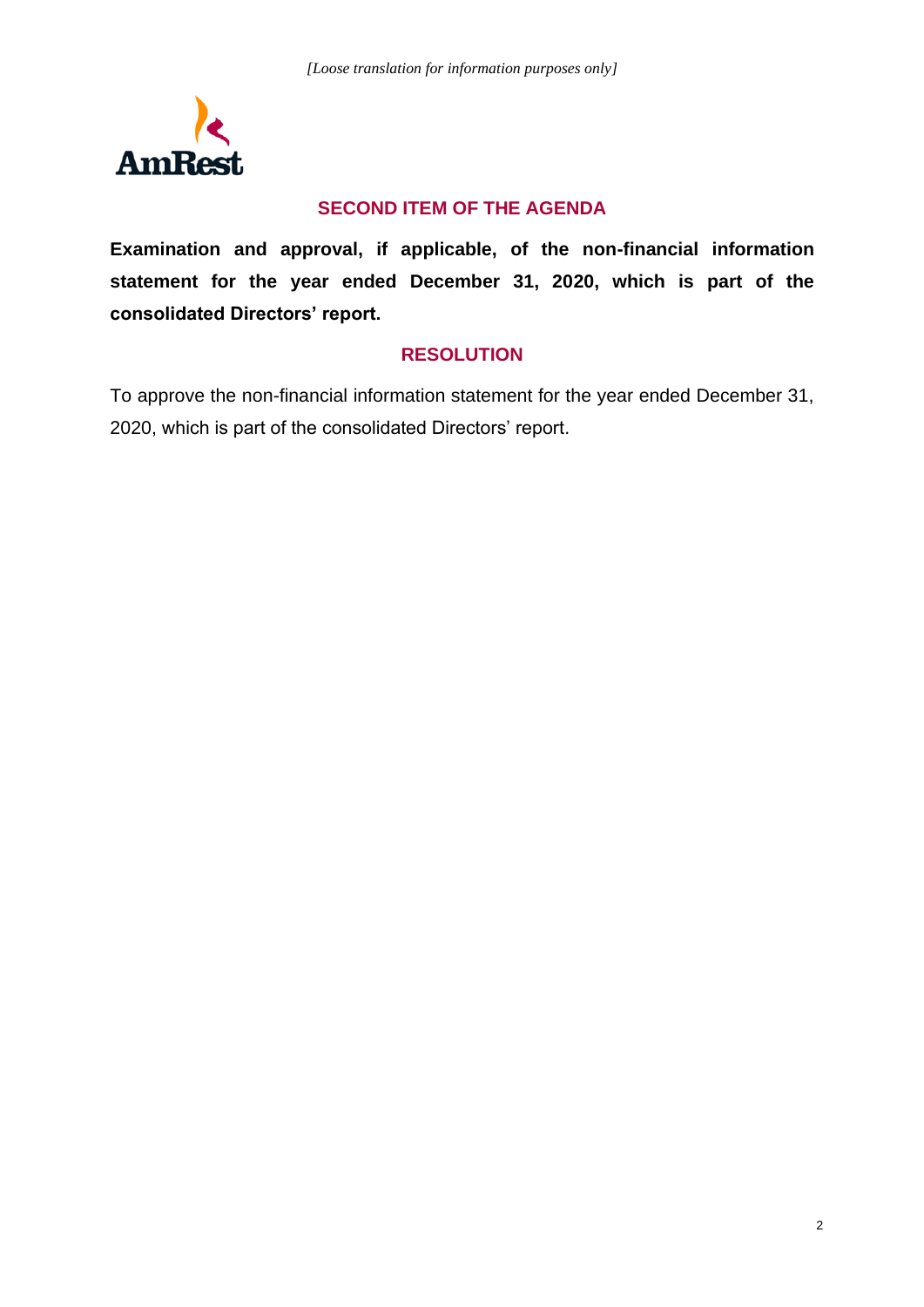

# **THIRD ITEM OF THE AGENDA**

**Examination and approval, if applicable, of the proposal for the application of the individual result corresponding to the fiscal year closed on December 31, 2020.**

# **RESOLUTION**

According to the proposal made by the Board of Directors of the Company, approve the application of the individual result of the Company consisting of benefits of 34,276,638.79 euros to be used entirely for reserves:

- Legal reserve: 347,301.91 euros.
- To voluntary reserves: 33,929,336.88 euros.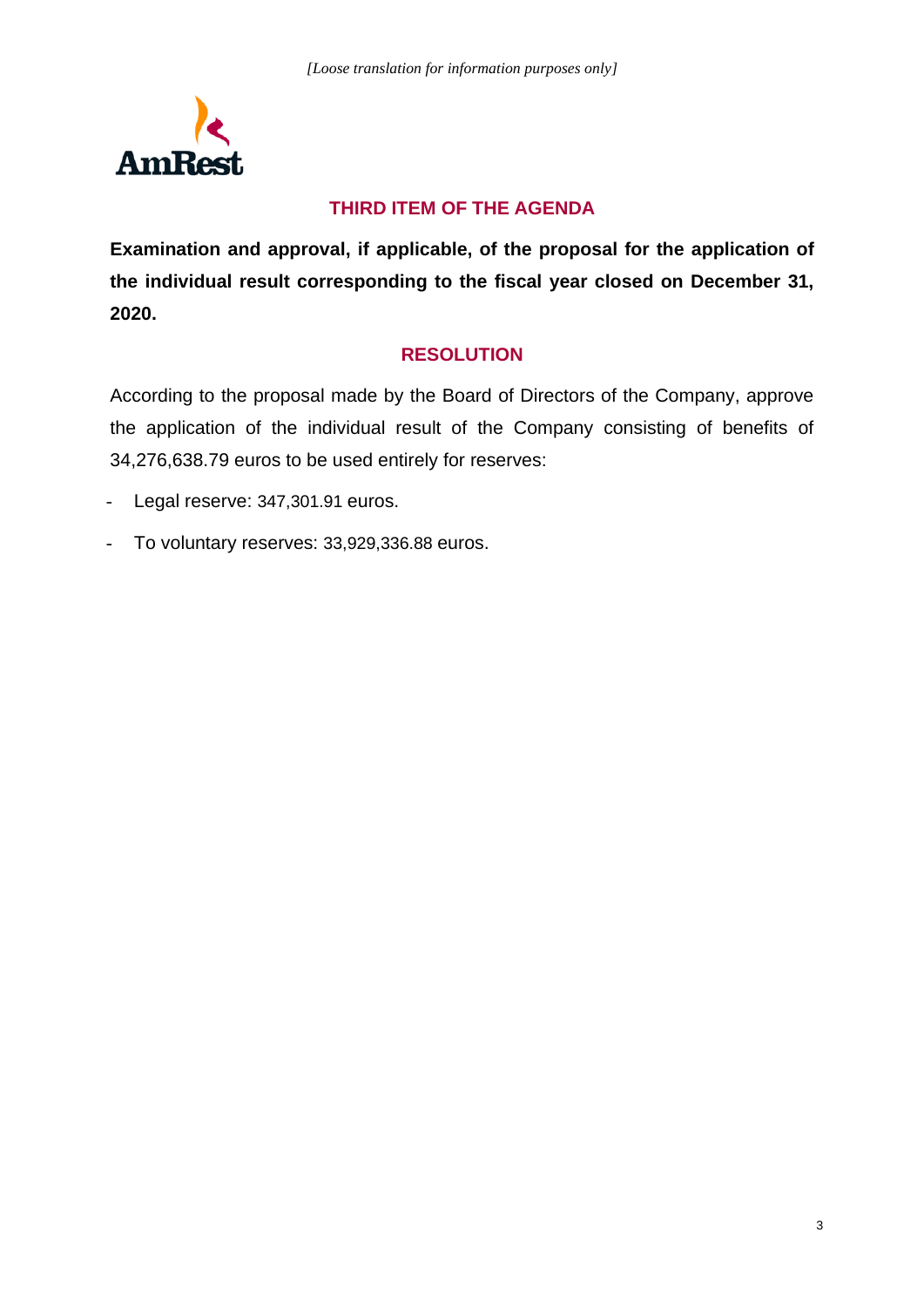

# **FOURTH ITEM OF THE AGENDA**

**Examination and approval, if applicable, of the management of the Board of Directors of the Company during the fiscal year closed as of December 31, 2020.**

## **RESOLUTION**

To approve the corporate management of the Board of Directors of the Company during the fiscal year ended on December 31, 2020.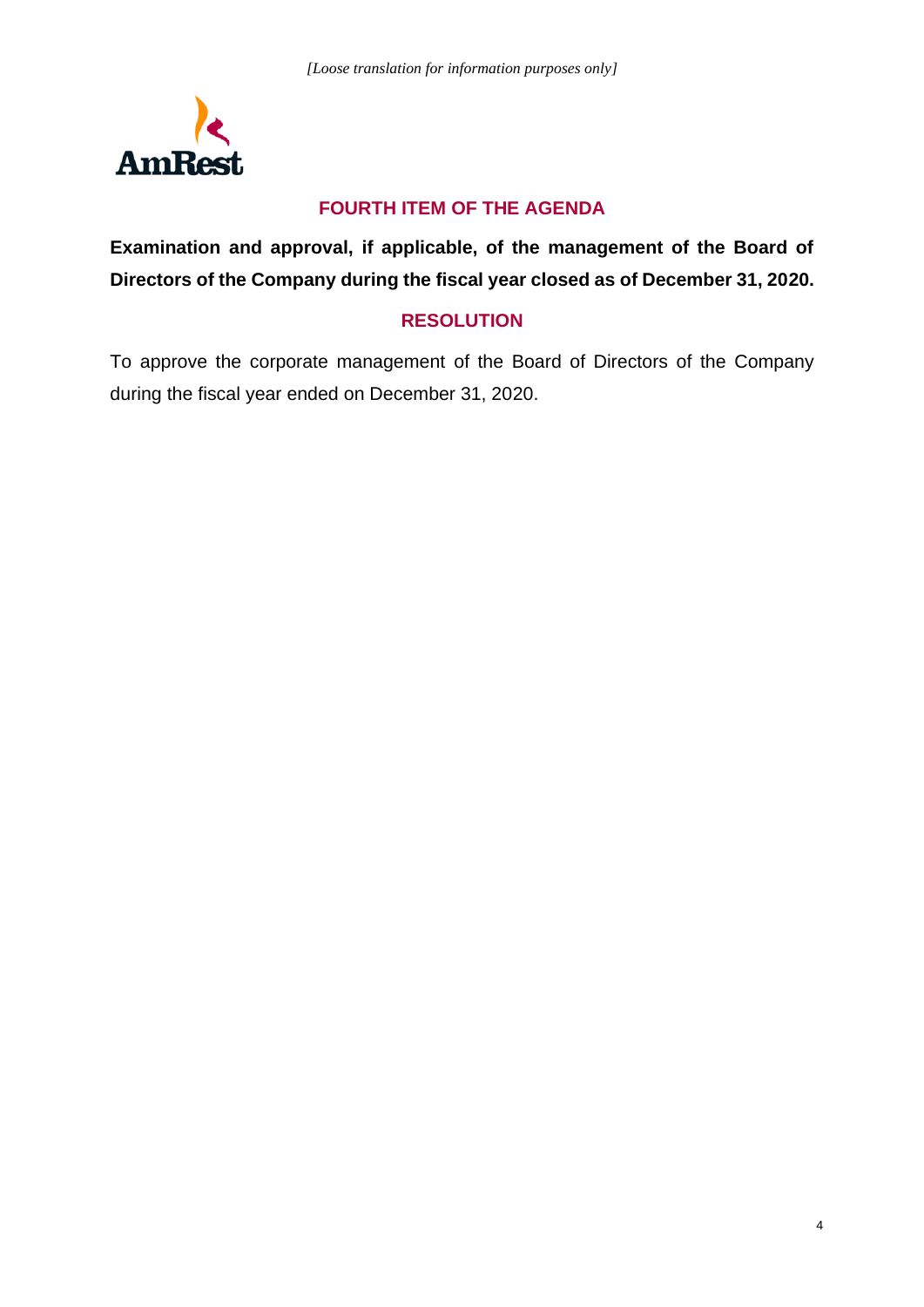

## **FIFTH ITEM OF THE AGENDA**

**Ratification and reelection of Mrs. Mónica Cueva Díaz as Independent External Director.** 

#### **RESOLUTION**

Following the acceptance of the resignation submitted by Mr. Mustafa Ogretici with effects as from June 30, 2020 and the appointment by co-option on July 1, 2020 of Mrs. Mónica Cueva Díaz by the Board of Directors of AmRest to fill this vacancy, and following the proposal of the Appointments and Remuneration Committee and the report of the Board of Directors (both documents made available to the shareholders from the notice of the AGM), it is resolved to ratify the appointment by co-option and to re-elect **Mrs. Mónica Cueva Díaz**, as a member of the Board of Directors, with the status of independent, for the statutory term of four years, with effect from the date of adoption of this resolution.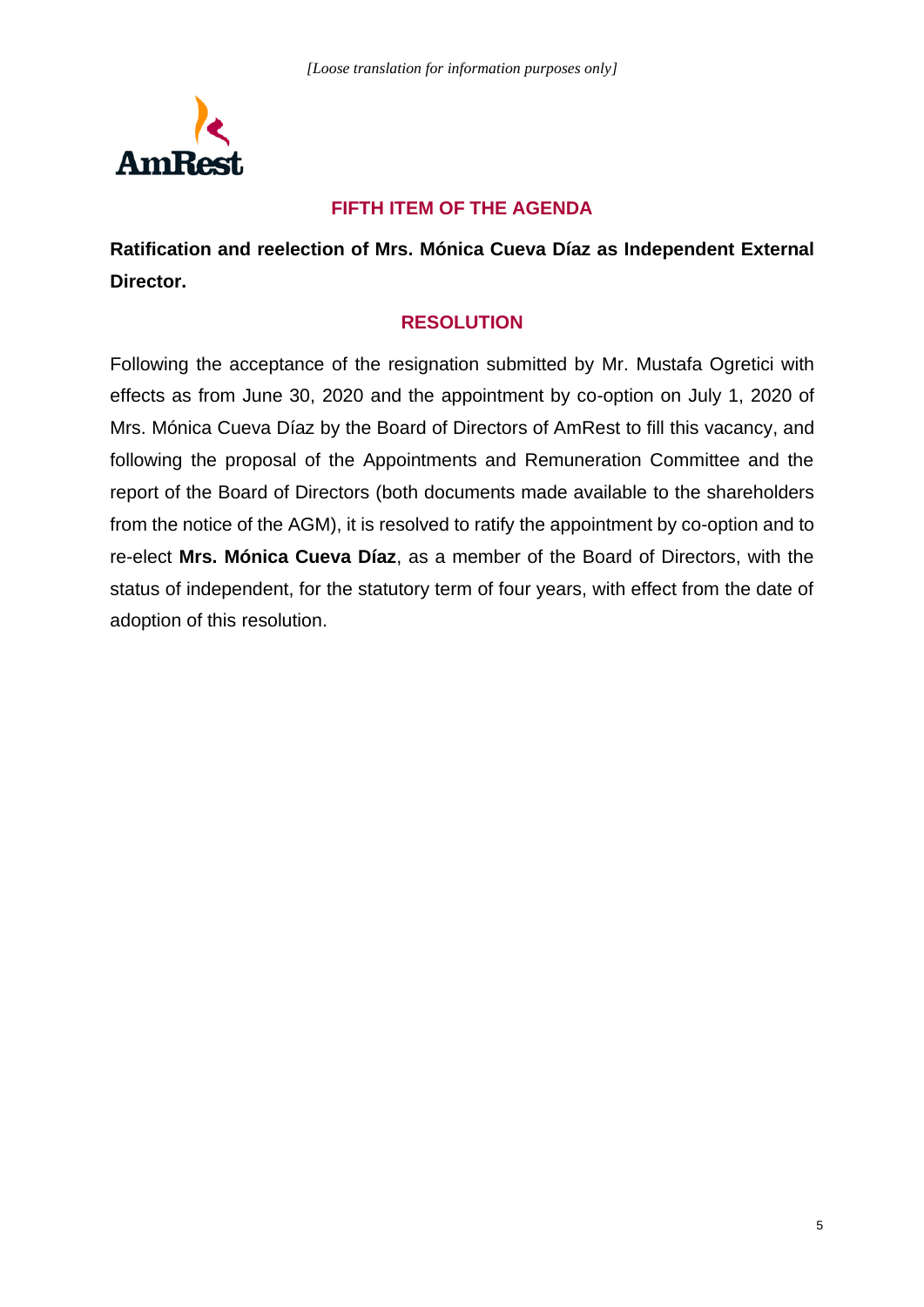

## **SIXTH ITEM OF THE AGENDA**

**Examination and approval, if applicable, of the Remuneration Policy for Directors for the years 2021 to 2023.**

#### **RESOLUTION**

It is resolved to approve the Remuneration Policy for Directors of AmRest Holdings, SE for the financial years 2021-2023. The text has been made available to the shareholders from the notice of the AGM together with the corresponding positive report of the Appointments and Remuneration Committee and the rest of documentation related to the AGM. The Remuneration Policy for Directors includes, among other components, the maximum limit of annual remuneration to be paid to all directors in their capacity as such.

This Policy will replace in all its terms the current Remuneration Policy for Directors for the financial years 2018 to 2021 approved by the General Meeting of Shareholders held on 6 June 2018.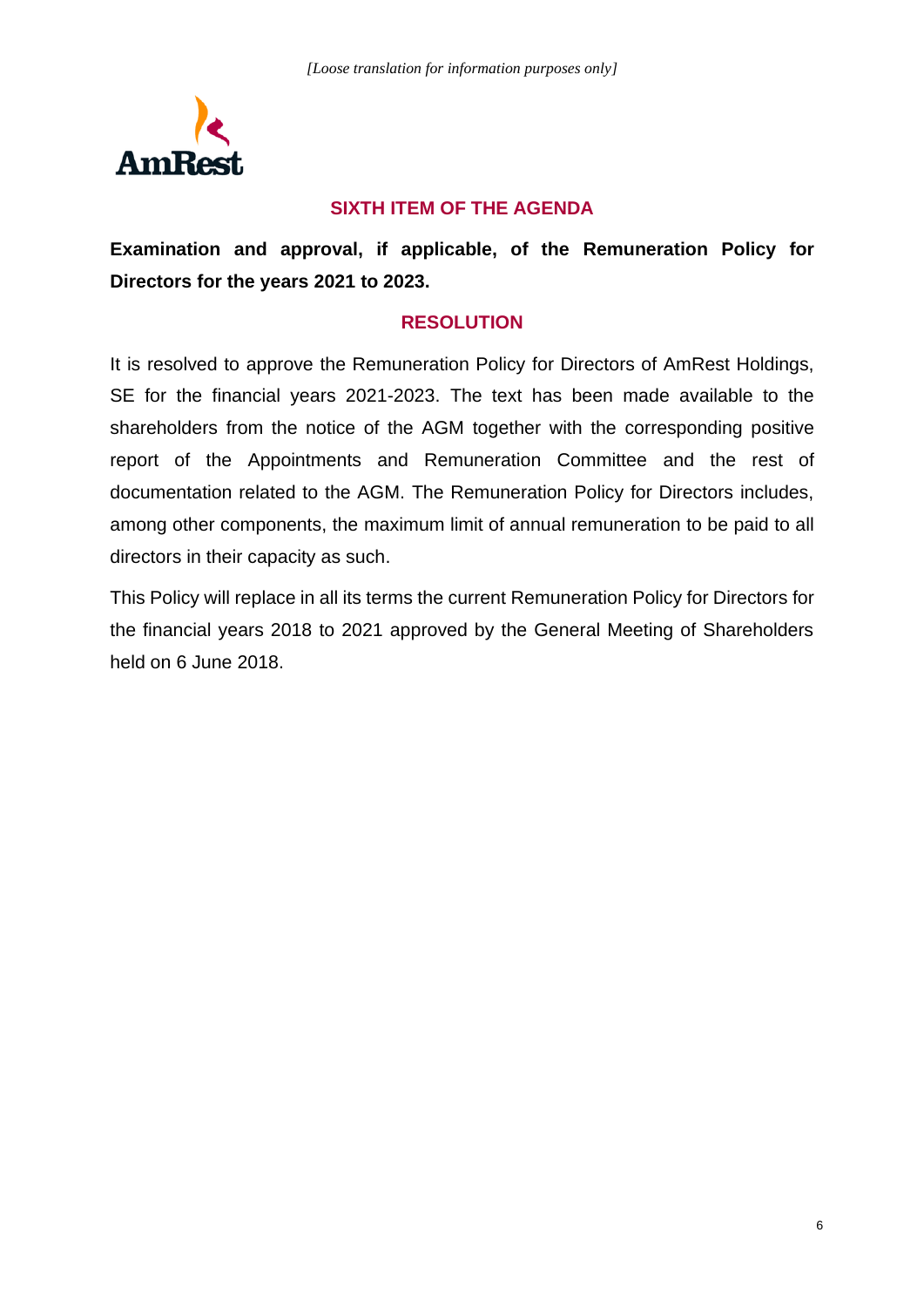

# **SEVENTH ITEM OF THE AGENDA**

**Examination and approval, if applicable, of the maximum annual remuneration of the members of the Board of Directors in their capacity as such for the year 2021.**

# **RESOLUTION**

To approve, in accordance with the Remuneration Policy for Directors, the maximum annual amount of the remuneration of all the Directors of the Company in their capacity as such for the year 2021, which is set, according to the Remuneration Policy for Directors approved under resolution sixth above, at 1,500,000 of euros, indefinitely as long as the General Meeting does not agree otherwise. It is expressly stated that this annual amount does not include the remuneration that, for fixed salary, variable remuneration or other concepts, correspond to the executive directors for the performance of their executive functions in the Company.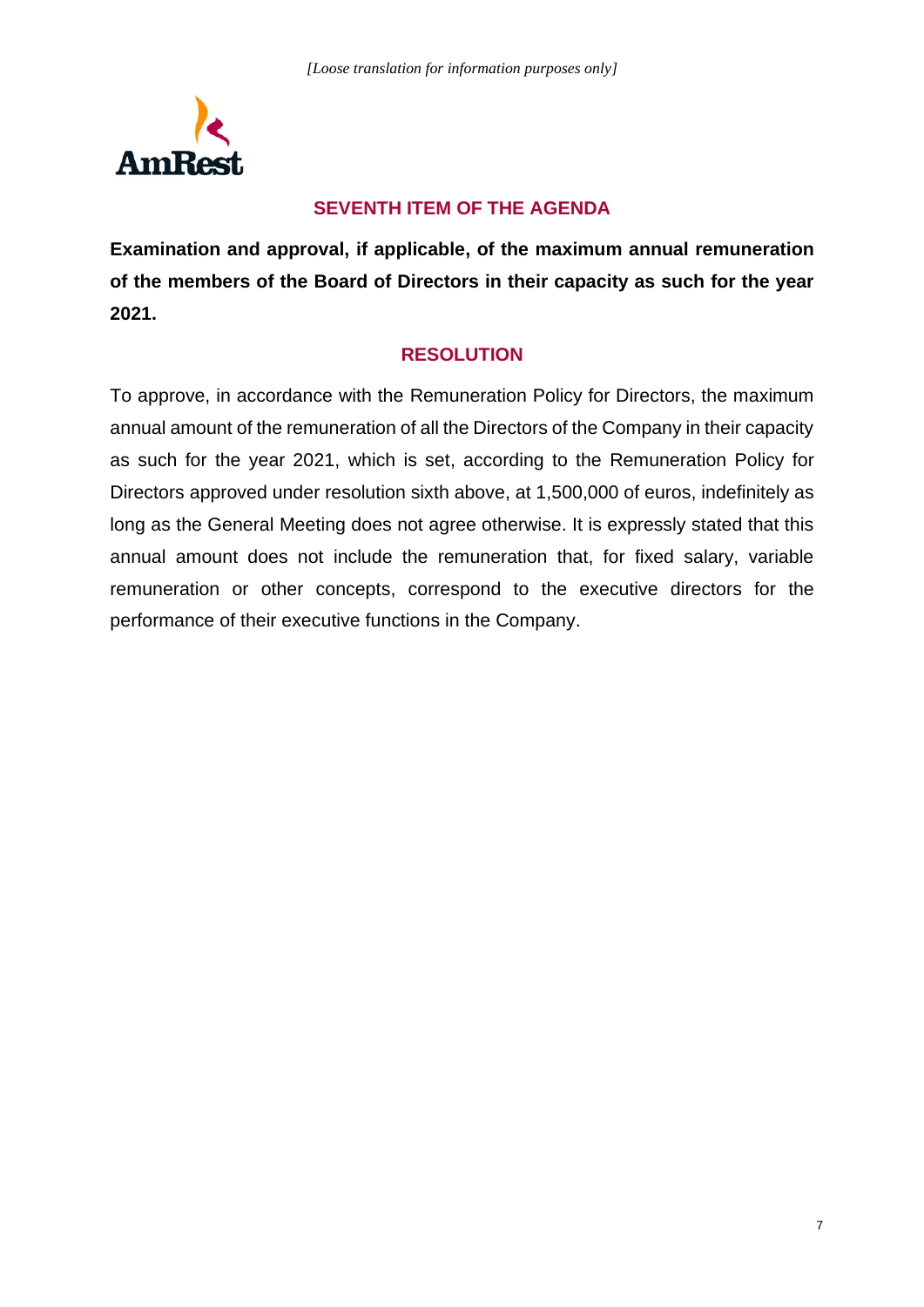

# **EIGHTH ITEM OF THE AGENDA**

**Approval of the fifteen days period for the call to the Extraordinary Shareholders' Meetings in accordance with article 515 of the Companies Act.**

## **RESOLUTION**

Article 515 of the Spanish Companies Act allows listed companies that offer their shareholders the effective possibility of casting their votes by electronic means accessible to all to reduce the period for the call to Extraordinary Shareholders' Meetings to a maximum of fifteen days, provided however that such a reduction has been approved by the Annual General Meeting with the favourable vote of at least two thirds of the issued share capital with voting rights.

In this sense, it is proposed that the General Shareholders' Meeting approves that until the next Annual General Meeting, any Extraordinary Shareholders' Meeting may be called, as the case may be, with a maximum period of fifteen days, in accordance with article 515 of the Spanish Companies Act.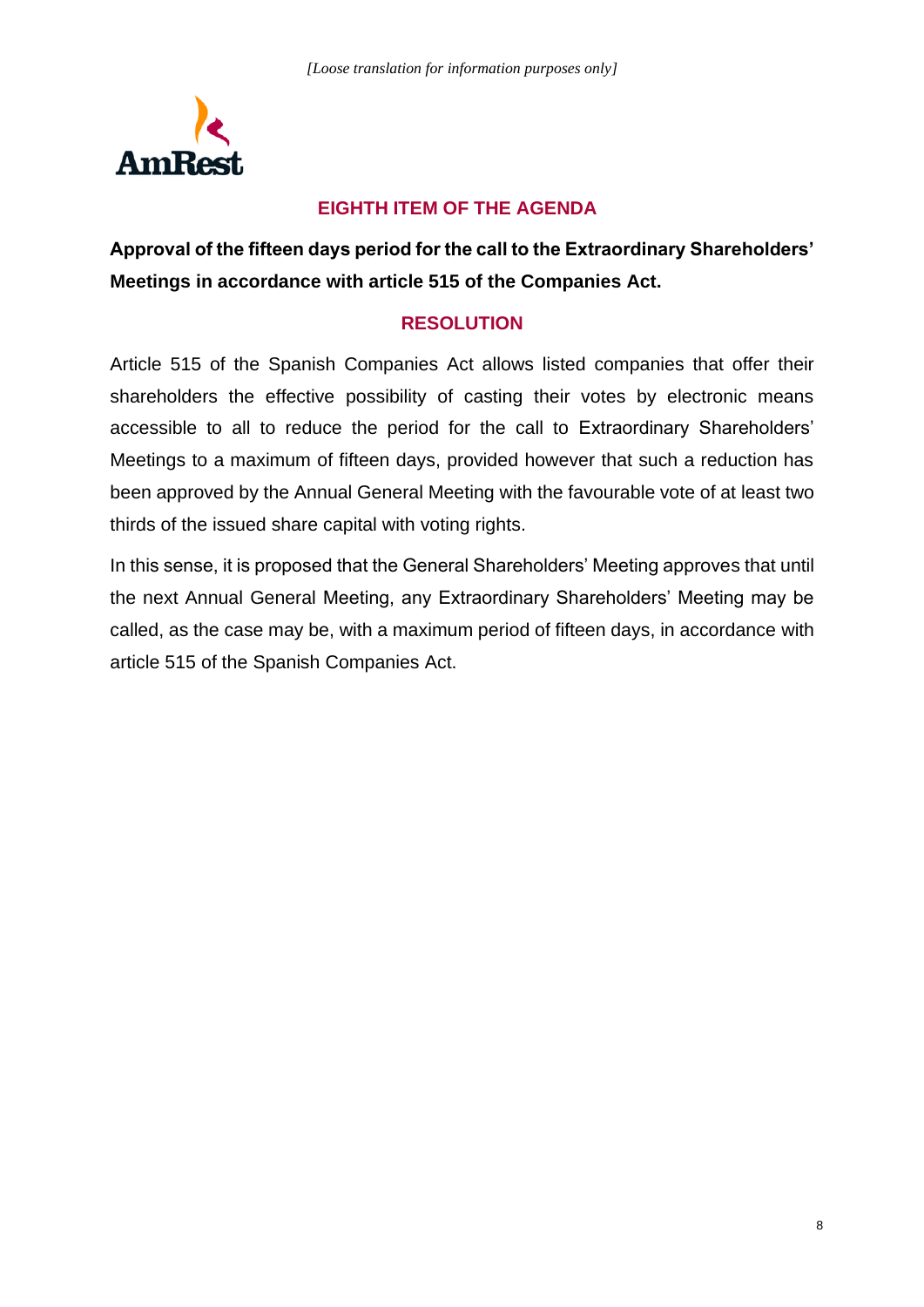

## **NITH ITEM OF THE AGENDA**

**Delegation of powers of attorney for the formalization and registration of the resolutions adopted by the General Meeting and to carry out the mandatory deposit of accounts.**

#### **RESOLUTION**

Delegate in the broadest terms to the Board of Directors, with express powers of delegation and substitution, all powers necessary to interpret, execute and carry to full effect the resolutions adopted at this General Meeting, including the granting of all documents public or private, the publication of any advertisements that are legally enforceable, the registration in any public records that may be required and taking as many actions as may be necessary for that purpose; as well as, among others, the faculties to amend the defects, omissions or errors that were appreciated, including those appreciated in the verbal or written qualification of the Mercantile Registry, that could hinder the effectiveness of the resolutions, as well as, in particular, make the mandatory deposit of the annual accounts in the Mercantile Registry.